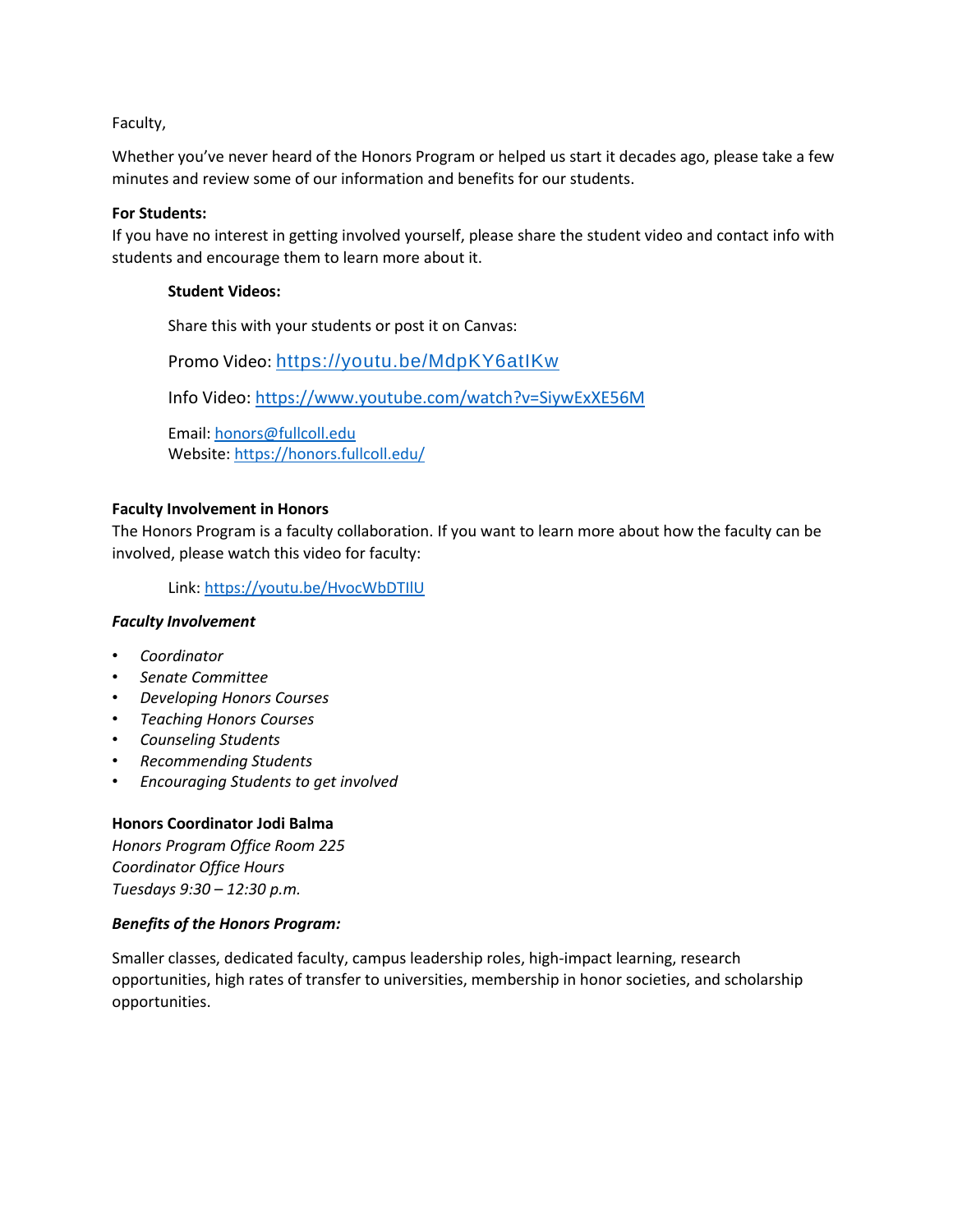

# **Joining Honors**

- 3.4 GPA High School or College GPA
- Faculty Referral
- Veterans and Returning Students
- Dean's List and President's List Students

# **Honors Transfer Council of California Transfer Partnerships**

- Students completing our honors program as "honors certified" enjoy enhanced transfer consideration:
- priority acceptance consideration, special scholarships, housing priority and a range of other academic and social benefits such as library privileges even before transfer.

### **Developing New Honors Courses**

- IGETC Courses
- Major Prep

# **Scheduling Honors Courses**

Most of our honors students transfer so offering classes that facilitate transfer is key.

- Department Schedule
- Past Schedules
- Visit my office hours or schedule a time to meet

#### **Honors Coursework**

- Seminar style classes
- Deeper Discovery
- Student Presentations
- Research Papers
- Embedded Library Instruction
- Project Based Learning
- Poster Presentations
- Conference Applications

# **Academic Conferences for Student Presentations**

UC, Irvine Honors Transfer Council of California Western Regional Honors Council